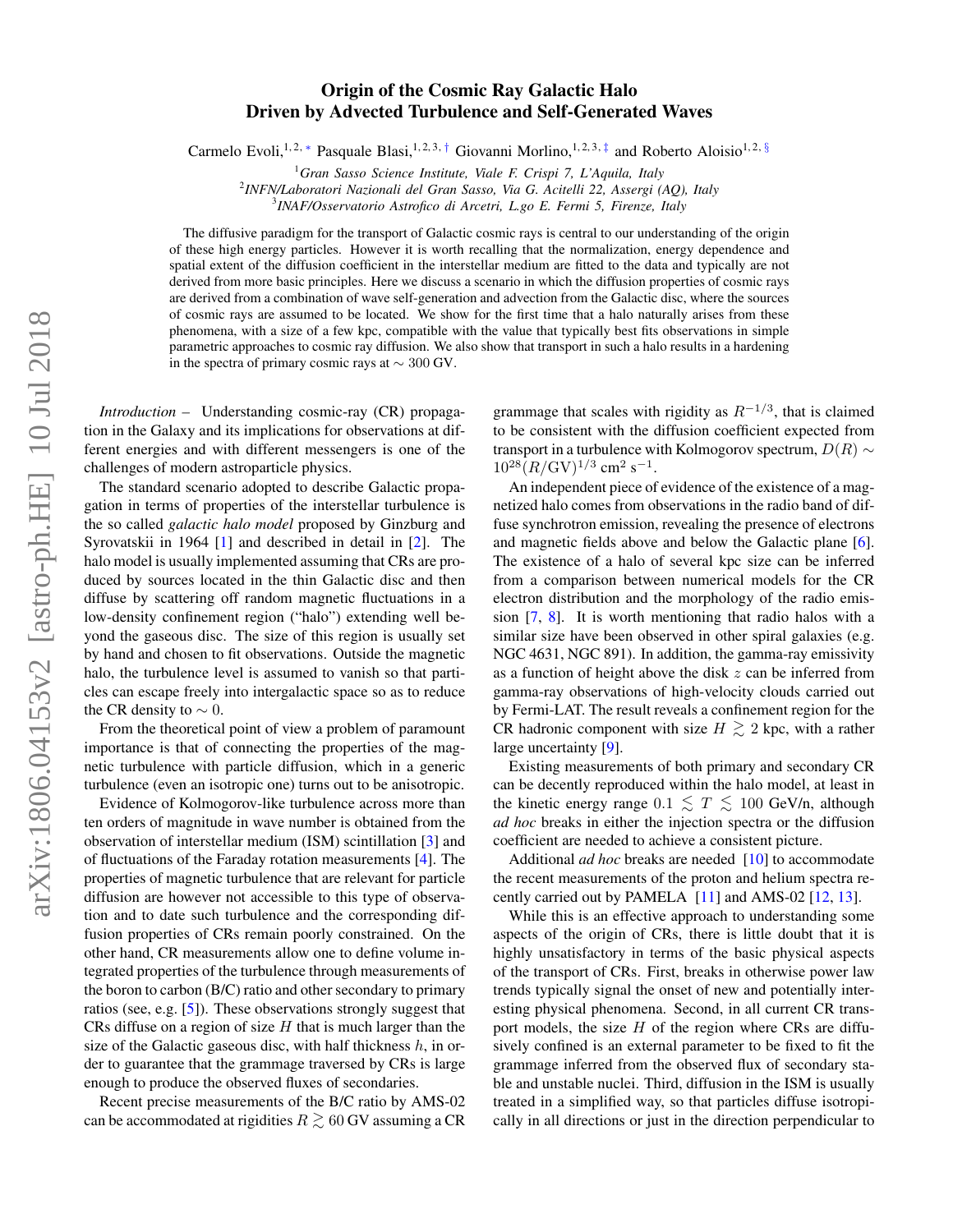the Galactic disc (1D models).

In the following we address the first two issues listed above, proposing possible ways to gain insights into the origin of CR diffusion and aiming at achieving a physical understanding of how the CR halo might arise. The breaks in the spectra of primary elements are most easily understood as a consequence of intervening phenomena in CR transport rather than associated with either acceleration or random effects in the spatial distribution of the sources [\[14\]](#page-4-17).

In [\[15,](#page-4-18) [16\]](#page-4-19), the hardening in the spectra of protons and helium has been attributed to a spatial dependence of the diffusion coefficient: Two regions in an otherwise fixed halo of size  $H$  are assumed to exist, and the diffusion coefficient in the two regions is chosen so as to fit the observed spectra. On the other hand, in [\[17–](#page-4-20)[19\]](#page-4-21), the spectral breaks were explained as a consequence of a transition from self-generated to pre-existing turbulence. In these nonlinear approaches to CR transport the diffusion coefficient is an output of the calculations, as derived from the CR gradients that are responsible for the excitation of streaming instability.

However, also in these approaches the halo size is fixed and the possible spatial dependence of the diffusion coefficient in the halo is not accounted for. It is likely that both these phenomena are at work at the same time.

Here, we propose a physical view of how CR diffusion occurs in a halo that arises naturally rather being imposed by hand: the waves that CRs scatter off are considered as selfgenerated by the same CRs, according to the local gradient, and advected outward at the local Alfvén speed. At the same time, sources in the Galactic disc (for instance supernova explosions) are also assumed to inject turbulence on large scales  $({\sim} 10 - 100)$  pc). Such turbulence is then advected away from the disc and at the same time cascades towards smaller scales. Both effects induce a spatial dependence in the diffusion coefficient. We describe the cascading as a nonlinear diffusion process in  $k$ -space, as proposed in  $[20]$ , although this approach does not include anisotropic cascading that is known to occur  $[21]$ . On the other hand, such anisotropy is seen to become prominent after the turbulence has cascaded down to values of  $k$  larger than the injection scale  $k_0$  by 1-2 orders of magnitude. This corresponds, for typical parameters of resonant scattering in the Galaxy, to particles with energy below  $\sim 10$  TeV, where the transport starts to be affected by the self-generation process induced by streaming instability.

Some previous attempts to investigate the nature of the halo [\[22,](#page-4-24) [23\]](#page-4-25) were made by assuming spherical symmetry and trying to describe the halo boundary as the location where anisotropy becomes of order unity, expected in  $f \rightarrow 0$  at  $|z| > H$ , mimicking free escape. As we discuss below this scenario is quite different from the one we find here, where the diffusion coefficient increases with  $z$  as a power law, so that no definite boundary exists where  $f \to 0$ .

In order to describe the nonlinear chain of phenomena introduced above we solve numerically two coupled timedependent nonlinear partial differential equations, one describing the transport of CRs and the other describing the excitation, advection, and cascading of waves.

*CR transport in self-generated diffusion –* The transport of CRs is well described by the advection-diffusion equation:

<span id="page-1-0"></span>
$$
\frac{\partial f}{\partial t} - \frac{\partial}{\partial z} \left( D_{zz} \frac{\partial f}{\partial z} \right) + v_{A} \frac{\partial f}{\partial z} - \frac{dv_{A}}{dz} \frac{p}{3} \frac{\partial f}{\partial p} \n+ \frac{1}{p^{2}} \frac{\partial}{\partial p} \left[ p^{2} \left( \frac{dp}{dt} \right)_{\text{ion}} f \right] = Q_{\text{CR}}, \quad (1)
$$

where  $f(p, z, t)$  is the phase space distribution function,  $v_A$ is the Alfven speed, and  $\dot{p}_{\text{ion}}$  is the rate of ionization losses, typically important for low energy CRs. As in previous calculations, e.g., [\[17,](#page-4-20) [18\]](#page-4-26), we make the simplifying assumption that transport occurs only in the  $z$  direction. CR injection is assumed to take place inside a disk of radius  $R_d = 10$  kpc and with a Gaussian profile along  $z$  with the same width as the gas disk,  $\sigma = 100$  pc.

Having in mind SNRs as the sources of CRs, the source term is normalized to the surface density rate of SN explosions, while the injection spectrum  $\Phi(p)$  is assumed to be in the form of a power law in momentum with the same slope  $\alpha$ at any location inside the disc. The normalization of the spectrum is chosen so as to have a fraction  $\xi_{CR}$  of the total energy of a supernova  $E_{SN}$  channeled to CRs (see also [\[24\]](#page-4-27)).

The diffusion coefficient that appears in Eq. [1](#page-1-0) can be obtained using quasilinear theory:  $D_{zz}(z, p)$  =  $\frac{\beta(p)cr_L(p)}{3}$   $\left[\frac{1}{k_{\text{res}}W(k_{\text{res}})}\right]$ , where  $W(k_{\text{res}})$  is the spectrum of turbulence calculated at the resonance wave number  $k_{\text{res}} =$  $1/r_L(p)$  and normalized to the regular field energy density,  $U_{B_0} = B_0^2/8\pi.$ 

The third and the fourth terms in Eq. [1](#page-1-0) describe the advection of CRs with waves propagating with velocity  $v_A$ . The implicit assumption here is that waves are all moving away from the disc, in the z direction.

We consider two sources of waves responsible for CR scattering, namely, (1) waves deriving from turbulent cascading of power injected by SNRs at large scales and (2) self-generated waves produced by CRs through streaming instability. The transport equation for the Alfvén wave spectral energy density is [\[25\]](#page-4-28)

<span id="page-1-1"></span>
$$
\frac{\partial W}{\partial t} + \frac{\partial}{\partial k} \left( D_{kk} \frac{\partial W}{\partial k} \right) + \frac{\partial}{\partial z} \left( v_A W \right) = \Gamma_{\text{CR}} W + \frac{Q_W(k, z)}{U_{B_0}}.
$$
\n(2)

The turbulent cascading is described in terms of diffusion in k-space with diffusion coefficient  $D_{kk} = c_k |v_A| k^{7/2} W^{1/2}$ , where  $c_k \sim 5.2 \times 10^{-2}$  is a constant [\[20\]](#page-4-22). Notice that this diffusion is nonlinear in that the diffusion coefficient depends on the power spectrum  $W(k)$ .

The third term in Eq. [2](#page-1-1) represents an advective transport of waves along z, with a speed that equals the Alfvén speed  $v_A$ . A note of caution is in order: formally, the advection velocity coincides with  $v_A$  only for waves that are self-generated, since in this case they are all produced in the same direction. Waves deriving from turbulent cascading move in both directions along the z axis. On the other hand the symmetry of the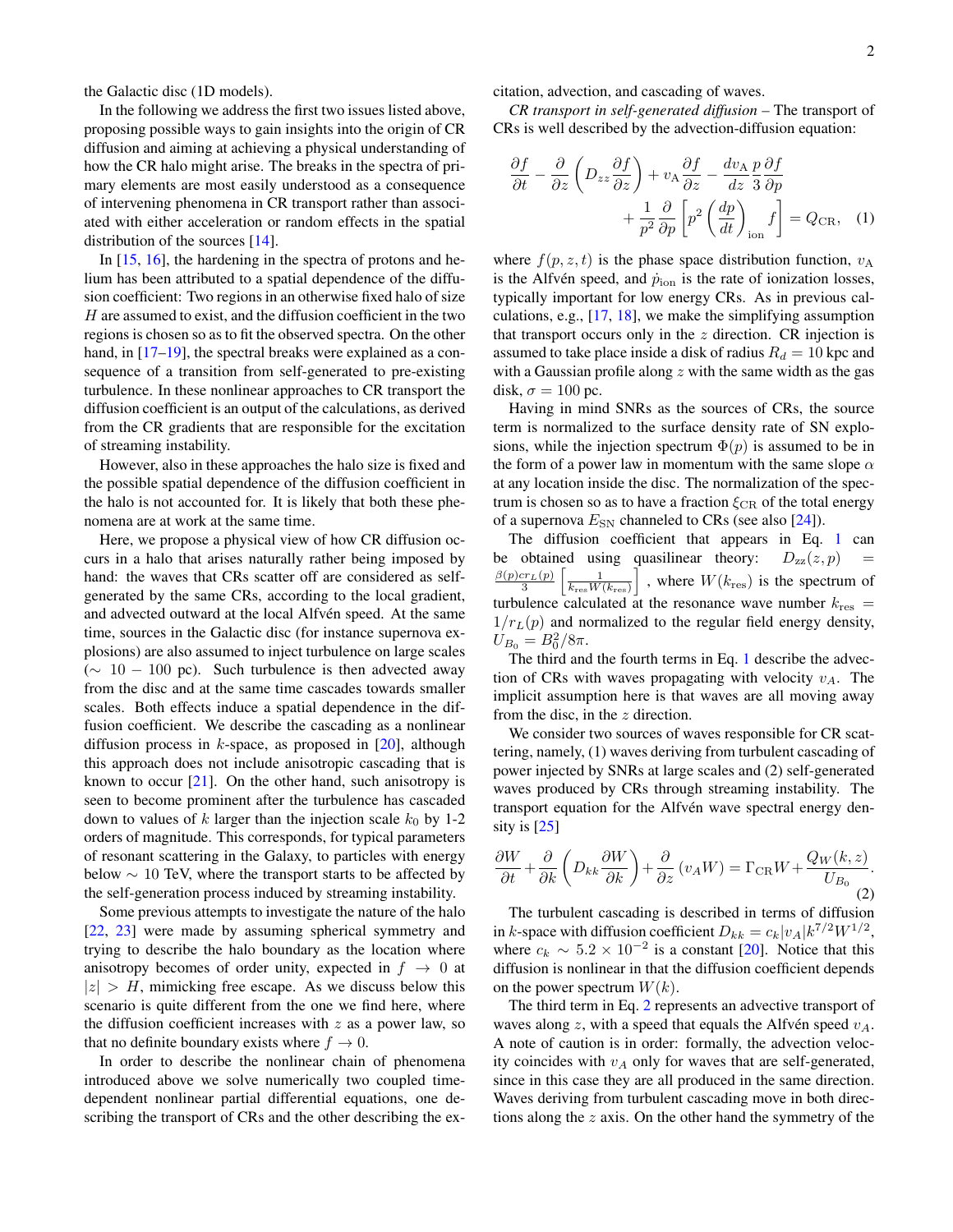



<span id="page-2-0"></span>FIG. 1. Wave spectrum as a function of  $k$  with (solid lines) and without (dashed lines) the contribution of self-generated waves at different positions. At  $z = 0$  solid and dashed lines overlap around the injection peak at  $k_0$ . The dotted line shows the background turbulence we add to constrain diffusion velocity to be smaller than c.

problem (sources all located around  $z \sim 0$ ) suggests that the net advection velocity of such waves away from the disc is somewhat smaller than  $v_A$  but still close to it. Lacking a better description of advection, we retain  $v_A$  as the net velocity of all waves in our problem.

Waves may be generated by CRs through streaming instability, with a rate:  $\Gamma_{CR}(k) = \frac{16\pi^2 v_A}{3kW(k)B_0^2}$  $\left[p^4v(p)\right]$  $\frac{\partial f}{\partial z}$ i  $p_{\rm res}$ that reflects the dependence of the wave growth on the CR gradient  $\frac{\partial f}{\partial z}$ . Here  $p_{res}(k)$  is the momentum of particles that can resonate with waves with wave number  $k$  [\[26\]](#page-4-29).

Finally, we introduce in Eq. [2](#page-1-1) an injection term that should mimic the generation of waves by, for instance, supernova explosions:  $Q_W(z, k) = Q_0 \xi_W \delta(k - k_0) \frac{e^{-z^2/\sigma^2}}{\sqrt{2\pi\sigma^2}}$ , where the injection scale is  $k_0 = 0.1 \text{ pc}^{-1}$  (corresponding to  $l_0 = 10 \text{ pc}$ ) and the conversion efficiency is  $\xi_{\rm W} = 10^{-4}$ .

The equations for the waves and for CR transport are solved in an iterative way. The procedure is repeated until convergence is reached, which typically requires a few steps.

*Results –* We start the discussion of our results from the case with no self-generation, namely a case in which waves are only injected at some scale  $k_0^{-1}$  in the disc of the Galaxy and cascade in wave number space with a Kolmogorov phenomenology, while advecting away from the disc with Alfvén speed. This case helps us illustrate the phenomenon of selfdetermination of a halo, as due to the cascading of power from the largest scale to the ones relevant for CR diffusion. Numerically, we seek the steady-state solution of Eq. [2](#page-1-1) assuming  $\Gamma_{\text{CR}} = 0$  on a spatial grid  $0 \leq |z| \leq 20$  kpc. We check *a* 

<span id="page-2-1"></span>FIG. 2. Diffusion coefficient as a function of momentum for different values of z.

*posteriori* what is the effect of changing the size of the box in which the solution is found, in order to make sure that our results do not reflect a numerical boundary condition.

The spectrum of waves is shown in Fig. [1](#page-2-0) for different locations away from the disc. One can see that within a few hundred pc from the Galactic disc the power remains concentrated around the injection scale, while at larger distances the nonlinear cascading populates the large- $k$  region of the spectrum, with a slope that is very close to 5/3, typical of a Kolmogorov spectrum. On kpc scales, the slope of the spectrum remains stable, while the normalization drops, as a result of the cascade that transports power down to the dissipation scale. It is important to keep in mind that since the cascade is nonlinear the quantitative details depend on the specific realization of the problem. For instance, increasing the rate of injection leads to an increase of  $W(k_0)$  and hence to a shorter characteristic time for the cascading process,  $\tau_c \sim k_0^2/D_{kk}(k_0)$ . The region  $k > k_0$  is populated only at  $z \gtrsim v_A \tau_c$  ∼ several kpc's.

In order to avoid numerical problems that occur due to regions where  $W(k)$  is vanishingly small, we impose a physical constraint: the diffusion coefficient cannot be larger than the one that corresponds to motion at the speed of light on a region of size H, namely  $D_H = (1/3)cH$ . This can be considered as due to a fictitious power spectrum  $W_b$  that is shown in Fig. [1](#page-2-0) as a dotted line. This trick turns out to be necessary only very close to the disc where turbulence on small scales (resonant with CRs with the energies we are interested in) do not have time to develop through cascading. The relevant diffusion coefficient as a function of particle momentum is shown in Fig. [2](#page-2-1) as dashed lines.

At this point we introduce the contribution of self-generated waves, as due to CR streaming. This phenomenon adds to the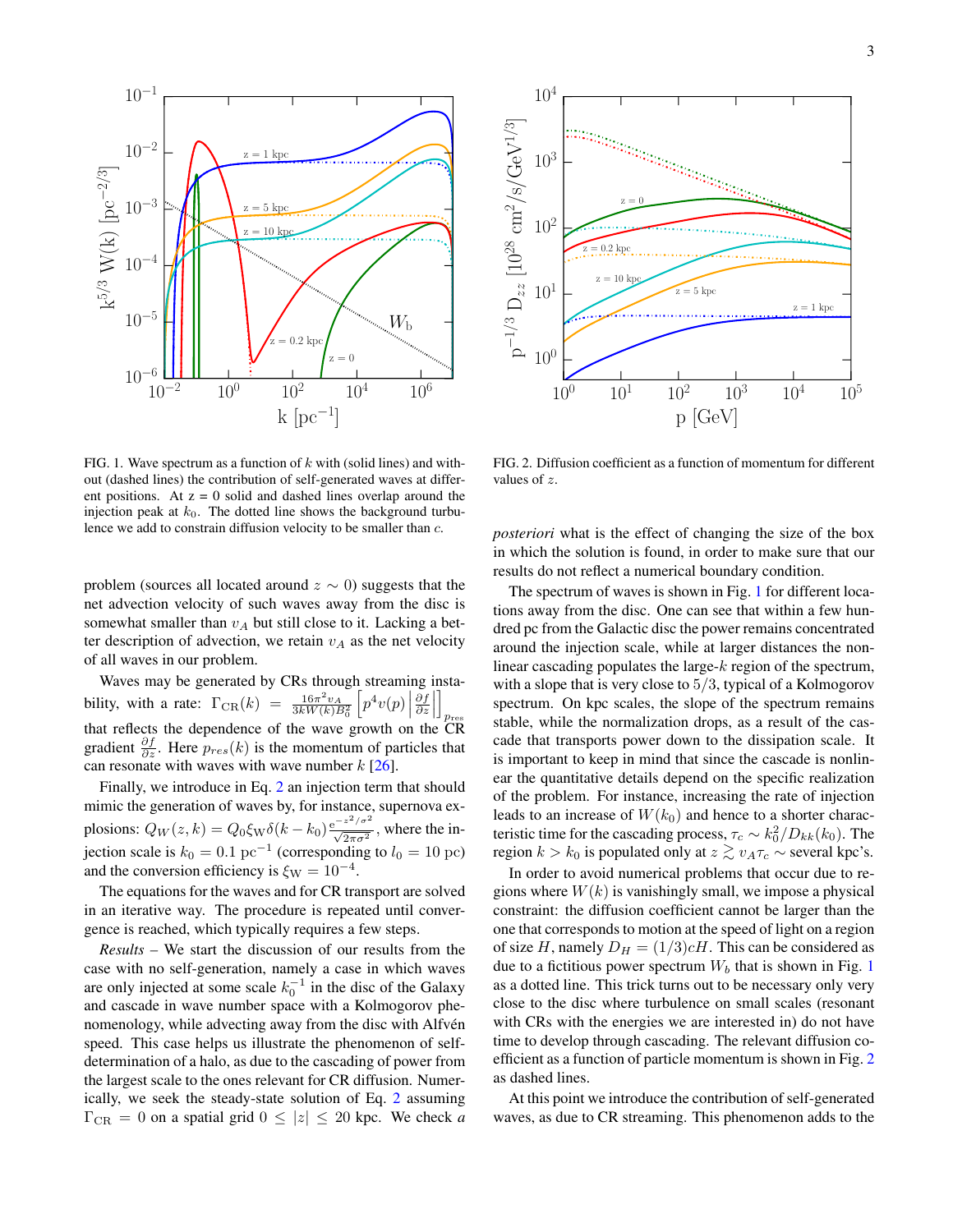

<span id="page-3-0"></span>FIG. 3. Spectrum of protons in the local ISM compared to observational data. The spatial dependence of the CR distribution function is shown in the inset, for energies 10 GeV and 10 TeV.

nonlinearity of the problem, in that the amount of waves produced by this phenomenon is related to the number density and gradients of CRs, which are in turn the result of the scattering of CRs on self-generated (or preexisting) waves. The rate of self-generation and the rate of CR injection by sources in the Galaxy are clearly related to each other and need be calibrated to the observed spectrum of CRs.

It is worth noticing that in the near-disc regions, where the nonlinear cascade has no time to develop down to the small scales resonant with CR energies, CR scattering is fully determined by self-generated waves. In the distant regions, depending on particle energy, self-generation and nonlinear cascading compete with each other. This competition results in breaks in the spectra of primary CRs, as a result of both a complex power spectrum of the turbulence and of the spatial dependence of the diffusion coefficient. These effects are illustrated in Fig. [1](#page-2-0) (solid lines), where one can see that in the presence of self-generation the power spectrum is enriched with power in the high  $k$  range, with respect to the simple cascade from larger spatial scales. In the near disc region ( $|z| \lesssim 0.2$  kpc), virtually all the power at the resonant scales with CRs in the energy range below ∼TeV is due to self-generation.

In terms of CR transport, these effects are more clearly visible in Fig. [2:](#page-2-1) only at very high energies CR scattering is due to Kolmogorov turbulence (solid and dashed lines overlap), while at basically all distances from the disc, scattering is mainly due to self-generated waves for  $E \leq 1$  TeV.

The spectrum of protons as calculated solving the set of equations describing CR and wave transport together is plotted in Fig. [3,](#page-3-0) as compared with data from PAMELA [\[11\]](#page-4-14),

AMS-02 [\[12\]](#page-4-15) and CREAM [\[27\]](#page-4-30) at high energies and Voyager 1 [\[28\]](#page-4-31) at low energies.

The inset in the same figure shows the spatial dependence of the solution for two values of energy (10 GeV and 10 TeV), compared with the linear decrease predicted in the standard halo model with a halo size  $H = 4$  kpc.

In the range of energies  $10 \leq T \leq 200$  GeV/n the selfgeneration is so effective as to make the diffusion coefficient have a steep energy dependence. As a consequence the injection spectrum that is needed to fit the data is  $p^2 \Phi(p) \propto p^{-2.2}$ , which is not far from what can be accounted for in terms of DSA if the velocity of the scattering centers is taken into account [\[29\]](#page-4-32). At lower energies the CR transport becomes dominated by advection with Alfvén waves. In this regime advection and ionization losses make the spectrum in the disc close to the injection spectrum.

The CR acceleration efficiency in terms of protons that is needed to ensure the level of wave excitation necessary to explain observations, is  $\epsilon_{CR} \sim 4\%$ , in line with the standard expectation of the so-called SNR paradigm.

*Conclusions –* We use a numerical approach to the solution of the transport equations for particles and waves to show that the CR halo arises naturally from a combination of the turbulence injected in the Galactic disc and eventually advected into the halo, and self-generated waves due to the excitation of streaming instability through CR gradients. This finding addresses the long standing issue that in the context of the traditional halo model the CR spectrum observed at the Earth reflects the free escape boundary condition at the edge of the halo, imposed by hand.

The turbulent cascade introduces a scale  $z_c \approx v_A k_0^2 / D_{kk}$ below which turbulence is mainly self-generated. At larger distances the cascade quickly develops and leads to a rough space dependence of the diffusion coefficient  $\propto z^{\alpha}$  with  $\alpha \gtrsim$ <sup>1</sup> 1. As a consequence, the spectrum in the disc depends on the scale  $z_c$  but only weakly on the artificial boundary at  $z =$  $\pm H \gg z_c$ . Moreover, for typical values of the parameters, one has  $z_c \sim$  few kpc, and  $z_c$  plays the role of an effective size of the halo. The observed spectral break at rigidity  $\sim$ 300 GV also arises naturally, because of a transition from a diffusion dominated by self-generation (at lower energies) to a Kolmogorov-like diffusion at higher energies.

As noticed in [\[18\]](#page-4-26), chemicals heavier than protons can contribute to self-generation (helium nuclei provide a contribution similar to that of protons, while heavier nuclei account for about 10% of self-generated waves) and will be included in future generalizations of this work.

Both the cascade and the self-generation of waves by CRs are nonlinear processes: the combination of the two leads to an interpretation of the observed halo as a by-product of a selfregulation process that is typical of nonlinear phenomena.

The authors are very grateful to Elena Amato for numerous discussions on the topics of the present paper. C.E. acknowledges the European Commission for support under the H2020-MSCA-IF-2016 action, Grant No. 751311 GRAPES Galactic cosmic RAy Propagation: an Extensive Study.